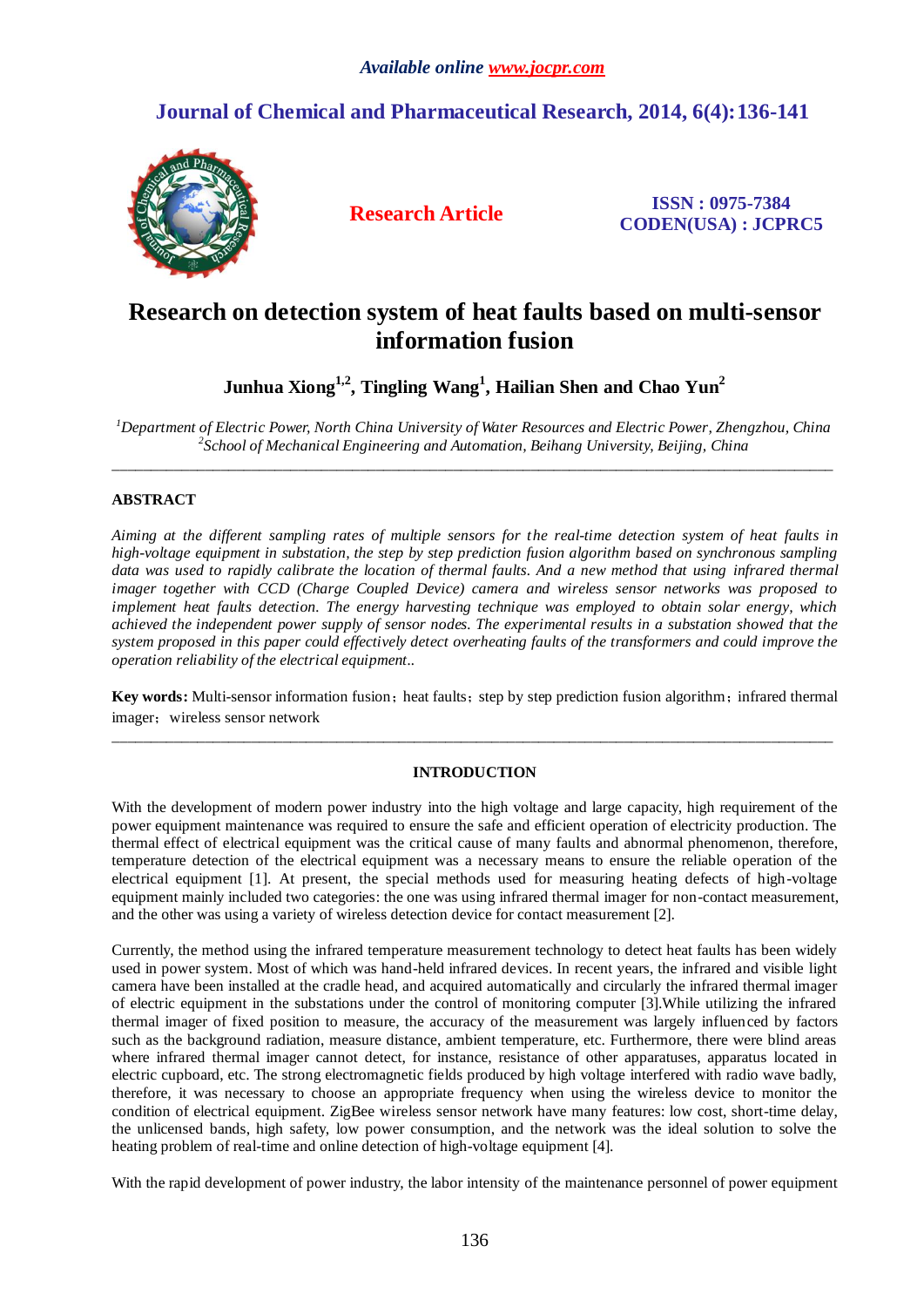has been increasing and the use of a single sensor to detect equipment heating defects cannot guarantee the stable running. The technology of multi-sensor information fusion was adopted to enhance the survival ability of the monitoring system. Simultaneity, the system had better fault correction capability due to the information redundancy between the different sensors. The coverage abilities of time and space could be expanded through the complement and combination of the detection abilities of time and space between different sensors.

*\_\_\_\_\_\_\_\_\_\_\_\_\_\_\_\_\_\_\_\_\_\_\_\_\_\_\_\_\_\_\_\_\_\_\_\_\_\_\_\_\_\_\_\_\_\_\_\_\_\_\_\_\_\_\_\_\_\_\_\_\_\_\_\_\_\_\_\_\_\_\_\_\_\_\_\_\_*

## **STRUCTURE OF THE DETECTIONSYSTEM OF HEAT FAULTS**

Installing the infrared thermal imager at the substations scene of the temperature measurement became possible for its price had fallen sharply. The fixed infrared thermal imager cannot inspect the blind area, therefore, a new method that the infrared thermal imager was put together with ZigBee wireless sensor network was put forward to realize the real-time and online detection of the high-voltage equipment. The detection system of heat faults for high-voltage equipment was shown in figure 1.



**Fig.1 Structure of detection system**

In figure 1, the infrared thermal imager was set on the controllable digital cradle head, and was installed at the framework of the equipment according to the actual position of the substation and the effective distance of temperature measuring of infrared thermal imager. The monitoring angle or the exact location of the focus device could be adjusted manually with the monitoring system. The pre-set points could also be checked automatically with the settings of the monitoring platform parameters. While automatically inspecting, all the measured parts of electrical equipment were scanned with infrared thermal imagery to find out the hot abnormal areas. Then, the accurate temperature of the abnormal parts and the key testing equipment were measured and the heat spectrogram was taken.

Imaging parameters of CCD camera was similar to the infrared thermal imager. Controllable cradle head was the positioning device to capture the photos, which was controlled by a principal computer through the RS-485 transmission signal. According to the program instructions, cradle head selected the corresponding anchor point, which not only supported and installed the integrated cameras and thermal imagers, but also could expand vision field of the CCD cameras and infrared thermal imagers. Cradle head could rotate a 330° in the horizontal direction, and could pitch a  $\pm 30$  ° in the vertical direction.

ZigBee wireless sensor network in figure 1 was designed based on the IEEE 802.15.4 technical standard and ZigBee network protocols. The sensor node in the figure could measure the heating temperature and send the wireless data. The router could transmit wireless data, and the network coordinator could send the receiving data to the upper computer [6]. The upper computer communicated with the remote computer in real time and realized the remote detection through the special cable of the power system. In order to manage the heat defects of high-voltage equipment in multiple cross-regional substations centrally, the remote PC made a two-way communication with the upper computer of each substation through the Ethernet. Then, the remote fault analysis and database management for the PC from different IP addresses could be realized.

The transformer substation was a powerful source of electromagnetic interference, therefore it would produce some electromagnetic interference under the normal or fault conditions. In this paper, electromagnetic compatibility was one of the key issues when designing the temperature sensor nodes, which was directly contacted with high-voltage equipment. The interferential signal frequency mainly concentrated from 20kHz to 30MHz in the substations, therefore this frequency band was avoided and 2.4GHz frequency was used to transfer the wireless data. In general conditions, the unwanted signal could not interference the sensor node.The sensor nodes designed in this paper, which had been tested by a measuring and testing centers in China, could meet the electromagnetic compatibility requirements of substation intelligent electronic devices [7].

# **MUTI-SENSOR INFORMATION FUSION AND THE LOCATING OF FAILT POINT**

## **The procedure of multi-sensor information fusion**

With the rapid development of power industry, the labor intensity of the power equipment maintenance personnel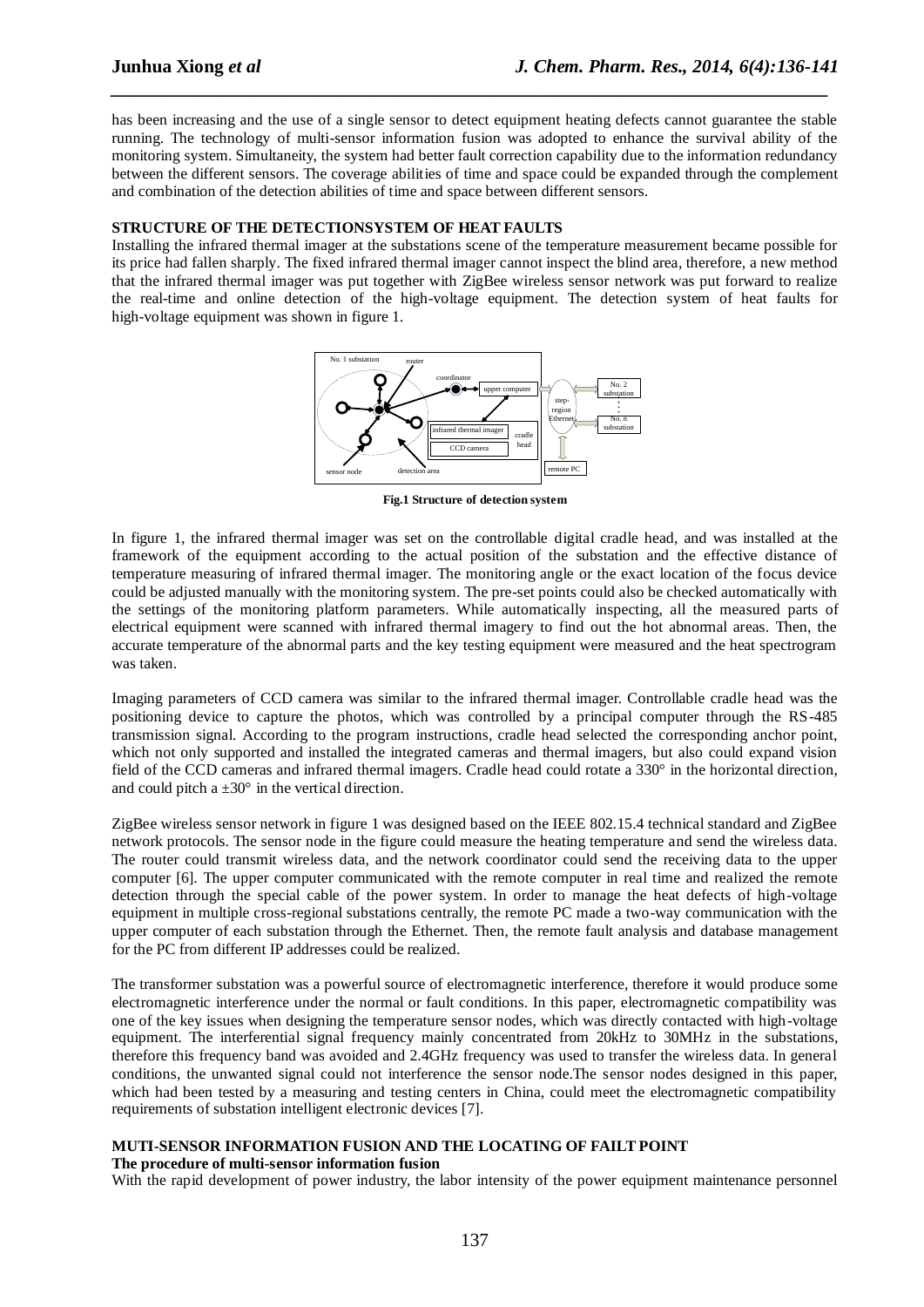was increasing and the use of a single defect detection to detect equipment heating defects cannot guarantee the stable running. The technology of multi-sensor information fusion was proposed, which can enhance the survival ability of the monitoring system. At the same time, due to the information redundancy between the different sensors, the system has better fault correction capability. The coverage abilities of time and space can be expanded through the complement and combination of the detection abilities of time and space between different sensors.

*\_\_\_\_\_\_\_\_\_\_\_\_\_\_\_\_\_\_\_\_\_\_\_\_\_\_\_\_\_\_\_\_\_\_\_\_\_\_\_\_\_\_\_\_\_\_\_\_\_\_\_\_\_\_\_\_\_\_\_\_\_\_\_\_\_\_\_\_\_\_\_\_\_\_\_\_\_*

Infrared detection technology was a kind of observation technology that used infrared detectors to collect the heat distribution information of equipment under the infrared radiation status, and then converted into visible images. It could realize the observation of temperature distribution in the large area, and temperature measurement at the fixed point of local defects [8]. However, the infrared thermal imager created an image of different temperature distribution, therefore, it could not show the geometrical shapes of the parts at same temperature. When the observed equipment in the complex situations, such as it was blocked by other equipment, or it was set in the electric cabinet, etc., it was hard for observers to determine the location of the heat source through infrared thermal images quickly and accurately [9]. In this system, wireless temperature measurement sensors on the key equipment that could not be able to be observed by the infrared thermal imager were installed, and the infrared thermal imager and CCD optical sensors as well as ZigBee wireless sensor network were applied to the thermal fault detection.The system displayed thermal energy distribution of the measured target through infrared thermal images, and displayed the complete shape and accurate position of measured target in the visual image forms. The thermal fault could be located fast and accurately with the registration of infrared thermal image and visible light image and the fusion of the hot faults information together with the information obtained by the wireless temperature sensors. The procedure of multi-sensor information fusion was shown as figure 2.



**Fig.2 Flow chart of multi-sensor information fusion**

The registration of infrared thermal image and visible light image, as well as the accurate locating of the fault points on the infrared image was the hot research fields of the electrical equipment fault detection[10]. This system adopted the Phase Correlation Algorithm [11] for image registration. Assume that the image  $f_1(x, y)$  could produce the image  $f_2(x, y)$  with the translation of the  $x(k) \in R^{n \times 1}$ , i.e.

$$
f_2(x, y) = f_1(x - d_x, y - d_y)
$$
 (1)

And the corresponding Fourier transform was shown as the equation of (2):

$$
F_2(u, v) = F_1(u, v) \exp(-j2\pi (d_x u + d_y v))
$$
\n(2)

The power spectrum in the frequency field was shown as the equation of (3):

$$
\frac{F_2(u, v)F_1^*(u, v)}{|F_2(u, v)F_1^*(u, v)|} = \exp(-j2\pi(d_x u + d_y v))
$$
\n(3)

Where, the symbol "\*" represented phase conjugation. Impulse function of  $\delta(x - d_x, y - d_y)$  could be obtained by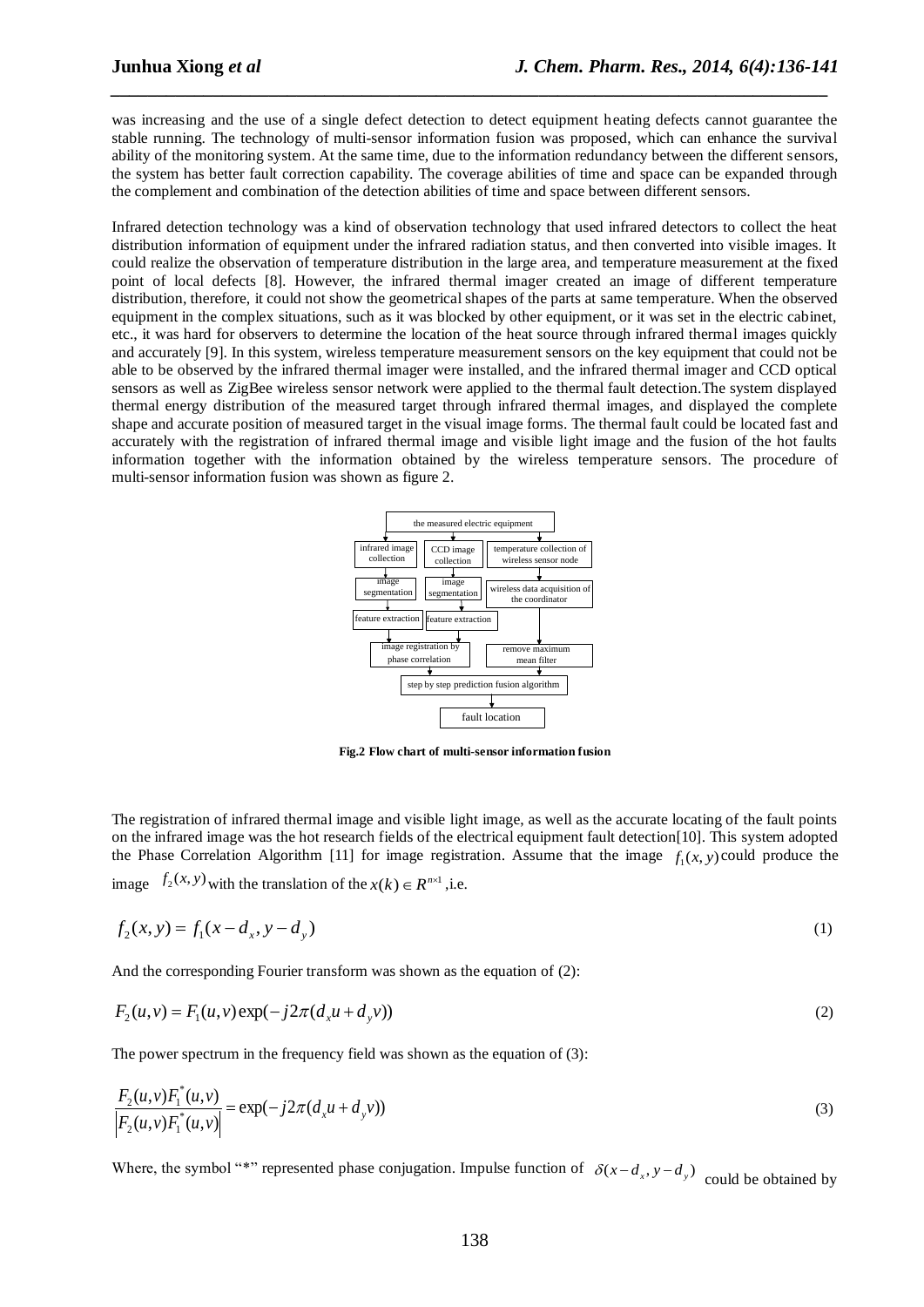the inverse transformation of power spectrum. There were obvious peaks in the position offset and we could get the translation of the two images. Experiments showed that if the speed of this method was faster, it would have a better reliability and a higher accuracy.

*\_\_\_\_\_\_\_\_\_\_\_\_\_\_\_\_\_\_\_\_\_\_\_\_\_\_\_\_\_\_\_\_\_\_\_\_\_\_\_\_\_\_\_\_\_\_\_\_\_\_\_\_\_\_\_\_\_\_\_\_\_\_\_\_\_\_\_\_\_\_\_\_\_\_\_\_\_*

#### **The step by step prediction fusion algorithm**

Multi-sensor information fusion system could be divided into two categories: synchronous and asynchronous sensor system. Traditional fusion algorithm usually was based on which all kinds of test data were measured and arrived at the same time, so called measure of synchronization. The data of the multi-sensor fusion must be on the condition that the different sensors were observed at the same time and on the same entity. In this paper, the research objective was a dynamic system of multiple sensors that had the different sampling rates. By using a step by step prediction fusion algorithm [12], the data of infrared sensors and CCD sensors could be fused with the data of wireless RF sensors to locate heat defects points of the electric equipment rapidly.

We set multi-sensor dynamic system as shown in the equations of (4) and (5):  $x(k+1) = \phi(k)x(k) + w(k)$ (4)

$$
z_i(k) = H_i(k)x(k) + v_i(k), i = 1, 2, ..., N
$$
\n(5)

In the equation of (4), the integer of  $k$  was a discrete time variable, and  $k \ge 0$ ;  $x(k) \in R^{n \times 1}$  was the state vector;  $\phi(k) \in R^{n \times n}$  was the system matrix;  $w(k) \in R^{n \times 1}$  was the system process noise, which was zero mean and white noise sequence, and

$$
E\{w(k)w^{T}(j)\} = Q(k)\delta_{kj}, k, j \ge 0
$$
\n<sup>(6)</sup>

And in the equation of (6),  $Q(k)$  was nonnegative definite matrix.

After registering the infrared and visible light image, we fused the average filtering data of radio frequency sensors. Therefore, the step by step fusion filtering algorithm had two sensors with different sampling rates to observe characteristics of the target. In the equation of (5),  $z_i(k) \in R^{P_i \times 1}$  was the value of  $x(k)$  observed by the  $i$  sensor;  $H_i(k) \in R^{P_i \times n}$  was measuring matrix;  $V_i(k) \in R^{P_i \times 1}$  was a zero mean white noise sequence, and

$$
E\{v_i(k)v_j^T(l)\} = R_i(k)\delta_{ij}\delta_{kl}, i, j = 1, 2, ..., N; k, l \ge 0
$$
\n(7)

And in the equation of (7),  $R_i(k)$  was positive definite matrix. Assume that  $x(0)$ ,  $w(k)$ , and  $v_i(i=1,2)$  were independent of each other.

$$
z_1^k(i) = [z_i^T(1), z_i^T(2), \dots, z_i^T(k)]^T
$$
\n(8)

$$
z_1^k = [z_1^T(1), z_1^T(2), \dots, z_1^T(k)]
$$
\n(9)

In the above equations,  $z_1^k(i)$ was the gather of measuring sequence set of the sensor  $\hat{i}$  in the time of 1, 2,…,k.  $z_1^k$  was the gather of measuring sequence set of the two sensors in the time of 1, 2,...,k.

The essential idea of the step by step filtering was that if the global estimated value  $\hat{x}(k|k)$  of  $x(k)$  and the corresponding error covariance  $P(k|k)$  in the time of k all had been obtained, we could use the local observations in the time of  $k+1$  together with the Kalman filter to estimate the  $x(k+1)$  in turn, thus to obtain the global estimated value  $\hat{x}(k+1|k+1)$  and the corresponding error covariance  $P(k+1|k+1)$ .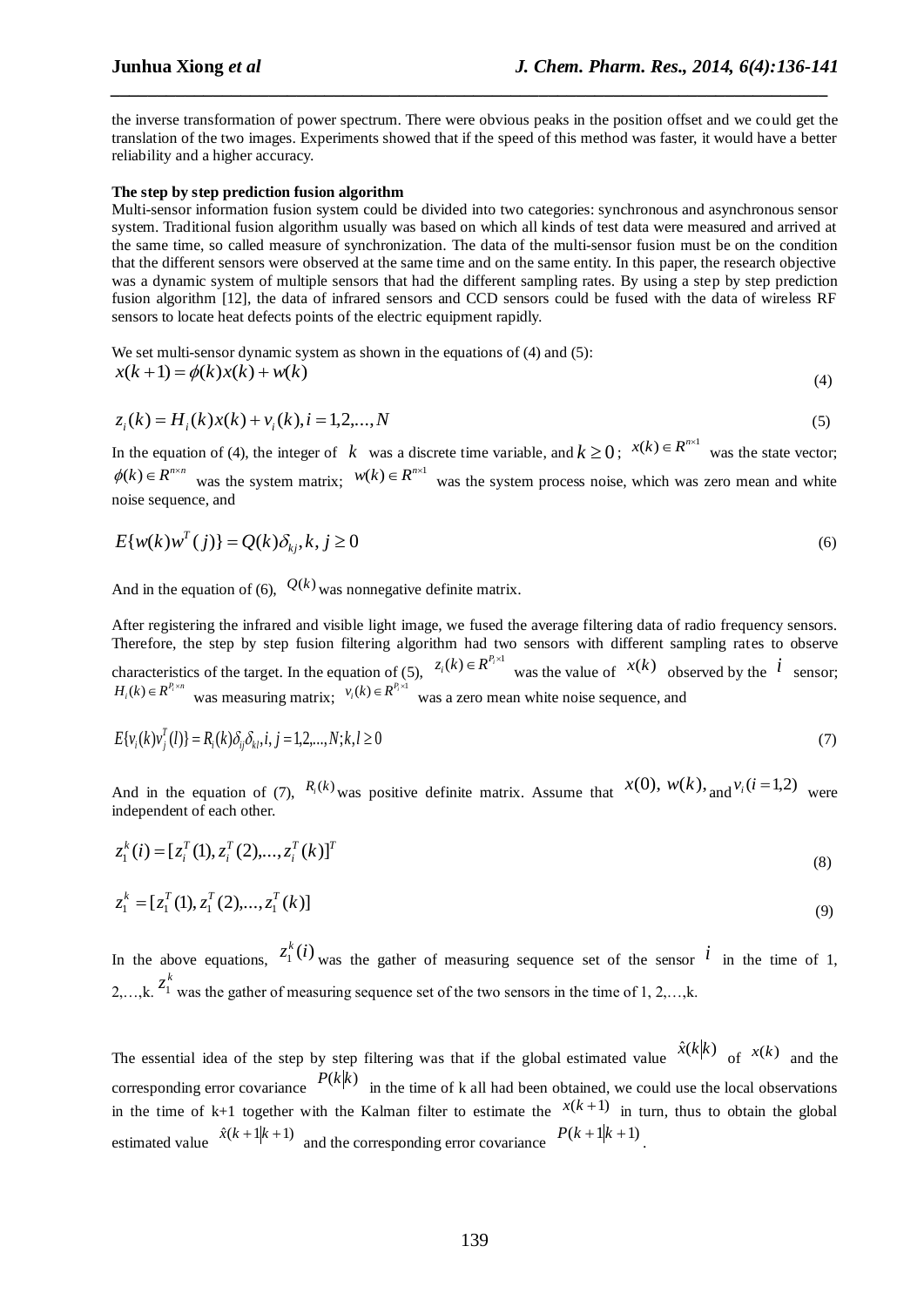### **The results and analysis of the fusion algorithm**

Aiming at the wall bushing which was easy to occur current caused heat faults in the substation, the wireless temperature measuring device had been installed at the bushing joint in the No. 2 transformer in a substation to obtain the three-phase bushing contact temperature. And the live video images were acquired by the infrared thermal imager and the CCD camera. After the image registration, the data were fused with the contacting temperature of the

*\_\_\_\_\_\_\_\_\_\_\_\_\_\_\_\_\_\_\_\_\_\_\_\_\_\_\_\_\_\_\_\_\_\_\_\_\_\_\_\_\_\_\_\_\_\_\_\_\_\_\_\_\_\_\_\_\_\_\_\_\_\_\_\_\_\_\_\_\_\_\_\_\_\_\_\_\_*

three-phase wall bushing obtained by the coordinator. Suppose that the initial state was  $x(0) = x_0$ , and the initial covariance matrix was  $P_0 = E[{[x(0) - x_0][x(0) - x_0]}^T$ . And given that fusion cycle was  $T = 60s$ , and that infrared and wireless sensor sampling period respectively was  $T_1$ ,  $T_2$ , and  $T_1 = 20s$ ,  $T_2 = 10s$ , then we could get fusion results of the different time shown in table 1.

From the results, the temperature rise of phase C was obviously higher than the other two phases, therefore suspecting it has defect. After repeated measurement, the temperature was still high. It was found that the casing joint of phase C had oxidation with inspection of the No. 2 transformer bushing. By analysis, we found that the conductive part of wall bushing and the busbar was the terrible oxidation because the wall bushing and the busbar were aluminum conductors and copper conductors without copper aluminum transition in the joint terminal. After dealing with the oxidation and recovering the power, the testing for temperature rising of phase C was normal. The experiment results showed that the step by step prediction fusion algorithm had a good effect on the target state estimation.

| initial time            |   | 9:00               |                             |      | 14:00         |                       |      |  |
|-------------------------|---|--------------------|-----------------------------|------|---------------|-----------------------|------|--|
| $t (^{\circ}C)$         |   | environmental      |                             |      | environmental |                       |      |  |
| category                |   |                    | temperature $20.4^{\circ}C$ |      |               | temperature 29.3 $°C$ |      |  |
| wireless<br>temperature | A | 25.2               | 25.1                        | 25.0 | 35.1          | 35.2                  | 35.2 |  |
| measurement data        |   | 25.1               | 25.0                        | 25.1 | 35.2          | 35.3                  | 35.2 |  |
|                         | R | 23.7               | 23.6                        | 23.7 | 34.5          | 34.6                  | 34.6 |  |
|                         |   | 23.8               | 23.8                        | 23.8 | 34.7          | 34.7                  | 34.8 |  |
|                         | C | 37.6               | 37.6                        | 37.7 | 49.6          | 49.7                  | 49.6 |  |
|                         |   | 37.7               | 37.8                        | 37.9 | 49.6          | 49.6                  | 49.6 |  |
| infrared<br>temperature | A | 25.1               | 25.2                        | 25.1 | 35.1          | 35.2                  | 35.2 |  |
| measurement data        | B | 23.5               | 23.4                        | 23.5 | 34.4          | 34.2                  | 34.4 |  |
|                         | C | 37.4               | 37.4                        | 37.5 | 49.3          | 49.4                  | 49.3 |  |
| data fusion results     | А | 25.1042<br>23.6083 |                             |      | 35.1833       |                       |      |  |
|                         | B |                    |                             |      | 34.4917       |                       |      |  |
|                         | C | 37.5667            |                             |      | 49.4667       |                       |      |  |

### **Tab.1 Results of data fusion**

#### **CONCLUSION**

The temperature detection of the high-voltage electrical equipment has become a practical problem about the safe operation of the electrical equipment in the power system, which needs to be solved pressingly.

The temperature detection of the high-voltage electrical equipment has become a practical problem about the safe operation of the electrical equipment in the power system, which needs to be solved pressingly. It was crucial significant to enhance the reliability of electrical equipment and to ensure the safety and stable operation of power system. Based on the on-line detection of heat faults of multi-sensor information fusion, it could not only solve the problem that some parts of electrical equipment was unable to be inspected by using on-line infrared thermal imager singly, but also it could be equipped with wireless temperature sensor on the key equipment to locate the thermal fault points quickly. Energy capture technology was used to collect solar energy and provide heat energy for equipment, which had solved the problem of independent power supply of the sensor nodes. The system could be improved during practical application to have greater practical value and realistic significance.

#### **Acknowledgments**

The authors wish to thank Zhengzhou Science and Technology Bureau in China for contract 121PPTGG358-5, which named "Research on monitoring system of thermal defects online based on information fusion", under which the present work was possible.

#### **REFERENCES**

[1] ZHAO Zhen-bing, GAO Qiang, YUAN Jin-sha, et al. *[High Voltage Engineering](http://202.196.131.223:82/KNS50/Navi/Bridge.aspx?LinkType=BaseLink&DBCode=cjfd&TableName=cjfdbaseinfo&Field=BaseID&Value=GDYJ&NaviLink=%e9%ab%98%e7%94%b5%e5%8e%8b%e6%8a%80%e6%9c%af)*, pp.1605-1609, vol.8, no.8, **2008**.